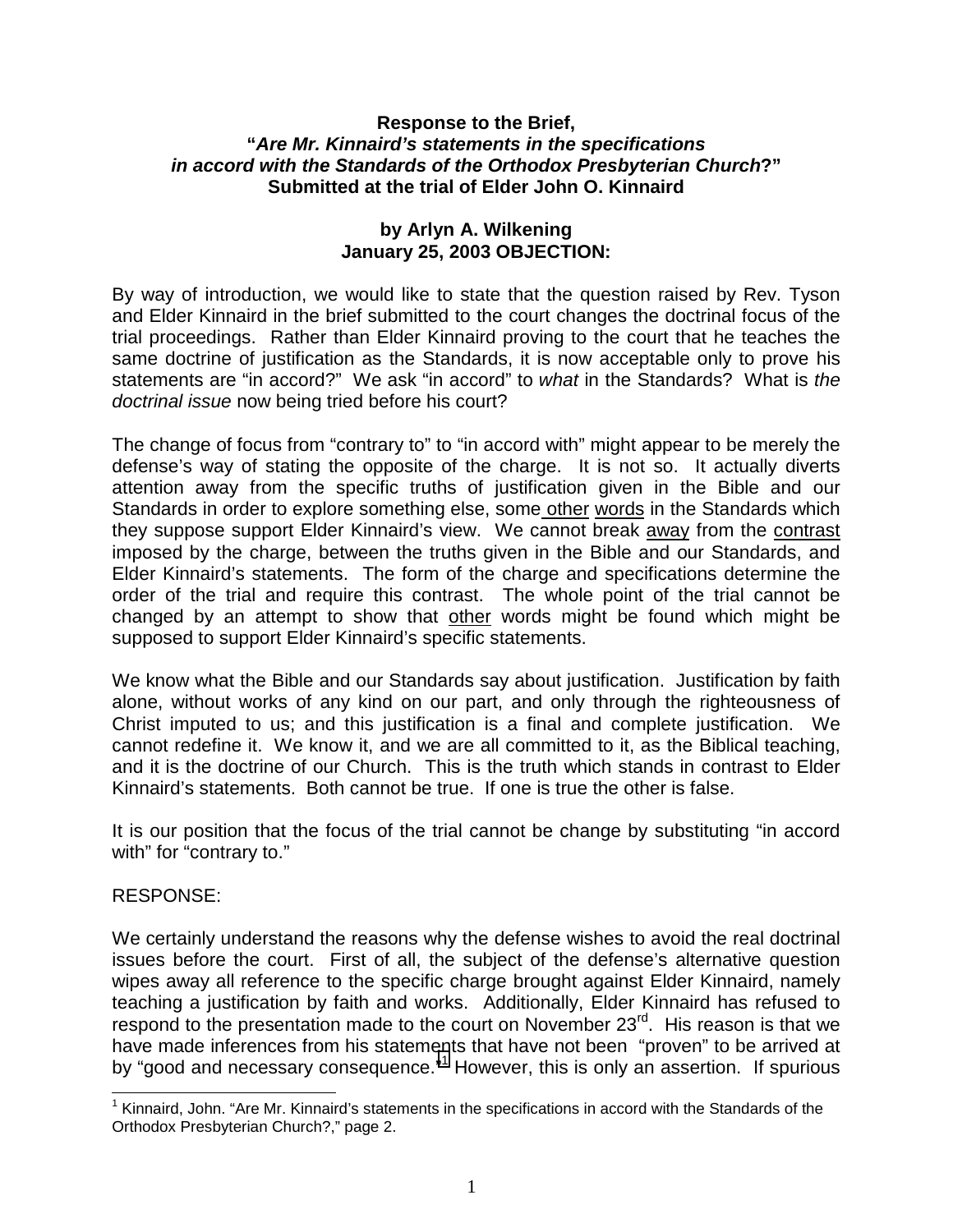inferences have been made by us from Elder Kinnaird's teaching, especially in an area so crucial to the Gospel as justification, the proper response should be to show what these were and so exonerate Elder Kinnaird. This technique of ignoring direct questions and redirecting them in order to evade answering is often used in debate, but is not suitable for discourse in a court of the church.

Thirdly, we note that in his arguments Elder Kinnaird does not defend the meaning his statements have from within the context of his own writings or sermon. For instance, the sections on the second and third specification are defended as isolated statements. In reference to the first citation in specification one, taken from his Theological Statements, Elder Kinnaird defends himself from a straw man position denying a venue we did not claim for that specific statement. In "A Proposal for the Session," that statement is written right after Elder Kinnaird has described the three absolute impediments which bar entrance to the Kingdom of God: actual guilt, imputed guilt and original sin. These impediments, he then states, are remedied by a complement of graces: justification, adoption, and sanctification.<sup>2</sup> The citation in our charge relates to Elder Kinnaird's emphasis that the removal of actual guilt is related to justification, while original sin's removal relates to sanctification. He then makes the statement cited in the charge which is his belief that being in God's presence in heaven depends upon both imputed and inherent righteousness. He writes, "*It is not possible that any could be a* brother to Jesus Christ<sup>13</sup> without having a real and personal righteousness like Christ's, which he further contrasts to imputed righteousness. It is the second citation in specification one which places inherent righteousness in the venue of 'justification' at the Last Day as, "*It is those who obey the law who will be declared righteous on the Day of Judgement.*" Elder Kinnaird's teaching is a denial of salvation by free grace and the doctrine of justification by faith alone taught in the Standards (ie. WCF XI.1 and WSC Q. 32 , 33, etc.). These teach that the elect are accepted as righteous before God solely by their Mediator, through the imputation of His perfect righteousness received by faith alone. We agree that all the other graces do accompany justifying faith, including sanctification and glorification, but these are not their righteousness before God (WLC Q. 73).

Elder Kinnaird's "new evidence" in his brief does not show him to be in accord with the Standards, but rather continues to illustrate our charge. The following three quotations illustrate Elder Kinnaird's rejection of the efficacy of the imputation of Christ's righteousness.

"The answer to our question, 'Why do the people of God need to be sanctified and glorified? The answer is that when Adam sinned, he and all descending from him (WCF VI.3) lost the righteousness wherein mankind was created and, thereby, mankind also lost communion with God. **If communion with God is to be restored, righteousness of a real and personal nature must be restored**."4

 2 Kinnaird, John. "A Proposal for the Session," pp. 4-5.

 $^3$  Ibid., p. 6-7

<sup>&</sup>lt;sup>4</sup> Kinnaird, John. "Are Mr. Kinnaird's statements in the specifications in accord with the Standards of the Orthodox Presbyterian Church?," p. 4. (Emphasis added.)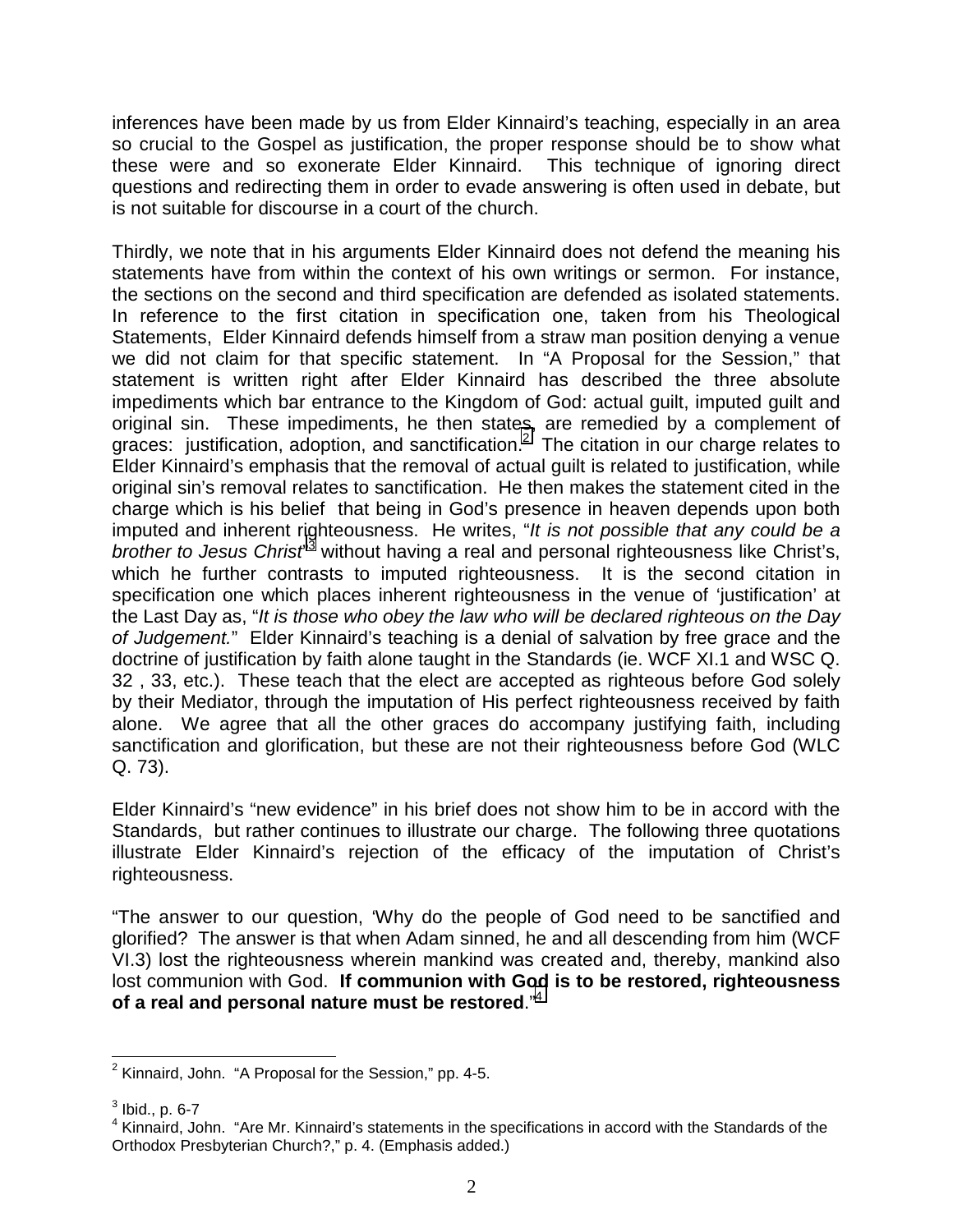Elder Kinnaird's statement is misleading. The Word of God and the Standards do not teach that the communion with God that Adam lost is restored through sanctification and glorification. Christ though His atonement has done this. John Murray wrote, "... the work wrought by Christ was in itself intrinsically adequate to meet all the exigencies created by our sin and all the demands of God's holiness and justice."<sup>5</sup> Not only must one be perfectly righteous to stand before God, but the penalty for sin - past, present and future- must be paid as well. A sinner saved by grace is justified by faith alone, and while he is in the state of justification, is further sanctified (WCF XI.5) and will be finally glorified. In this manner is Christ's redemption applied to the elect. To single out sanctification and glorification as the graces which are responsible for restoring fellowship with God is not correct. In his teaching, Elder Kinnaird does not recognize that justification is both declarative *and constitutive*. 6 To avoid confusion, we realize this does **not** mean a transformation of character (this is rightly the work of sanctification), but the Word of God and the Standards do teach that the elect's standing in heaven as righteous before God has been settled. It is this aspect of justification which we believe that Elder Kinnaird misapplies to the grace of sanctification.

Another variance with the Standards is on the same page as the first quote, he says:

"We point to the fact that the final state of the redeemed is that of having a will that is perfectly and immutably free to good alone. This final condition, sometimes called the fourth estate of mankind, is to be compared to the state of redeemed mankind in this life, the third estate. The third state, although based on the imputation of the righteousness of Christ, is said to be less than perfectly righteous, as seen in the following quote ... [WCF IX.4] ... Clearly, **the final perfected state of man**, the fourth estate described in WCF IX.5, while based on the merits of Christ, **comes through sanctification and glorification**, **not through imputation.**" 7

Chapter IX of the Confession is about Free Will, and concerns man's will in the four states described in the sections two through five. It is not concerned at all about limiting or denying the imputation of the righteousness of Christ. Why does Elder Kinnaird continue to derogate or limit imputation?

And again:

 $\overline{a}$ 

"Thus we again see from our Standards **the absolute necessity for our souls, our very basic nature, being made perfect in holiness if we would see God face to face**. The Confession speaks to our seeing God face to face **only** after we are perfected in holiness through glorification at death, completing what regeneration and sanctification began. The imputation of the righteous active and passive obedience of Christ did not accomplish this - regeneration, sanctification, and glorification did this

<sup>&</sup>lt;sup>5</sup> Murray, John. *Redemption Accomplished and Applied*, Chapter 3, "The Perfection of the Atonement," pp. 57-58.

<sup>6</sup> *Ibid.* Chapter 5, "Justification," p. 123. <sup>7</sup> *Ibid*. (Emphasis added.)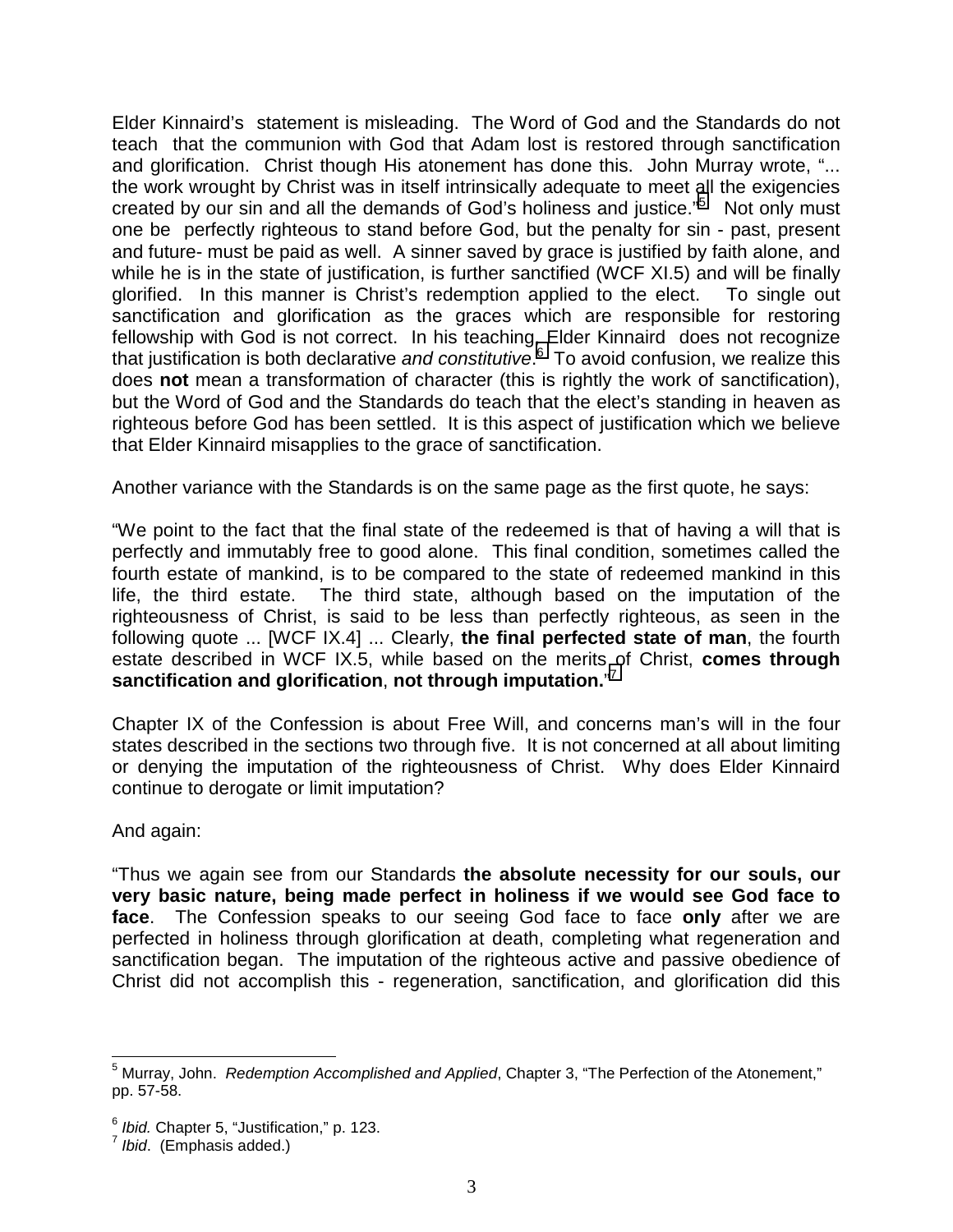according to God's intent and plan that we be fully conformed to the image of Christ in perfect righteousness."8

Elder Kinnaird's statements are a further illustration of what he teaches in the first citation of Specification one. He insists, that "*the imputation of the righteous active and passive obedience of Christ,"* which is justification*,"did not accomplish this,*" but "*regeneration, sanctification, and glorification did***.**" We cannot see what truth there can be in Elder Kinnaird's insistence that the imputation of Christ's obedience does not accomplish a justification that is final and complete. As Calvin commented in his Institutes,

"It is entirely by the intervention of Christ's righteousness that we obtain justification before God. This is equivalent to saying that man is not just in himself, but that the righteousness of Christ is communicated to him by imputation, which he is strictly deserving of punishment. Thus vanishes the absurd dogma, that man is justified by faith inasmuch as faith brings him under the influence of the Spirit of God, by whom he is rendered righteous."<sup>9</sup>

Please study the quotations from John Murray in the appendix of this response, as compiled by Rev. Arthur Kuschke.

The final point of our response concerns the definition of being "in accord" with the Word of God and the Westminster Standards. To be "in accord with" is not proved by using similar phraseology, terms, or by quoting from the texts. In order to be "in accord" one must teach the same *content of the doctrine* as the Standards. This is not an arbitrary definition but one reflected in the Standards themselves. Chapter one, section nine, of the Confessions states :

"The infallible rule of interpretation of Scripture is the Scripture itself; and therefore, when there is a question about the true and full sense of any Scripture (which is not manifold, but one), it must be searched and known by other places that speak **more clearly**. Acts 15:15; John 5:46; see 2 Peter 1:20,21."

There is unity in the message of Scripture and one part of Scripture does not contradict another. Additionally, if an individual passage of Scripture is used to support a doctrinal position, that passage must be the clearest one which speaks to that area of doctrine and its interpretation should not confuse other doctrines as a result. This principle is particularly crucial to the present charge relating to the manner in which Elder Kinnaird interprets Romans 2:13,

"For it is not those who hear the law who are righteous in God's sight, but it is those who obey the law who will be declared righteous."

The question is, do the Scriptures and the Standards *mean* in Romans 2:13 that it *is* those who *obey the law* who *will be* declared righteous on the Day of Judgment? John Murray writes,

 8 Kinnaird, John. "Are Mr. Kinnaird's statements ...," p. 6 (Emphasis added)

<sup>&</sup>lt;sup>9</sup> Calvin, John. Institutes. III.xi.23.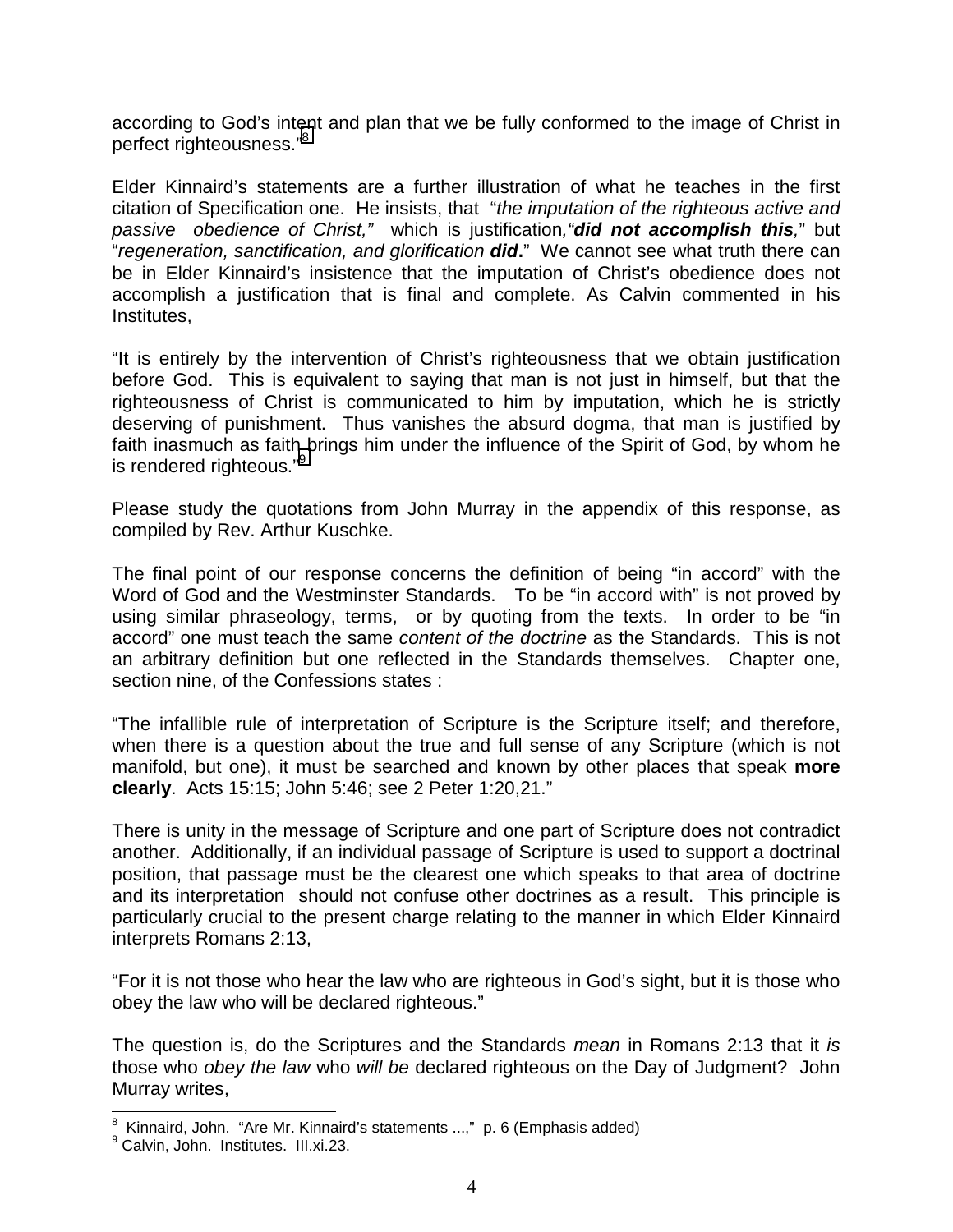"It is quite unnecessary to find in this verse any doctrine of justification by works in conflict with the teaching of this epistle in later chapters. Whether any will actually be actually justified by works either in this life or at the final judgment is beside the apostle's interest and design at this juncture. The burden of this verse is that not the hearers or mere possessors of the law will be justified before God but that in terms of the law the criterion is *doing*, not hearing. The apostle's appeal to this principle serves that purpose truly and effectively, and there is no need to import questions that are not relevant to the universe of discourse."10

Romans 2:13 expresses the eternal principle of the law. As Paul says "for all have sinned and fall short of the glory of God." (Rom. 3:23) Therefore no one deserves justification. But for the elect, their Mediator, Jesus Christ, has perfectly obeyed the law on their behalf and in their place therefore they are justified. Elder Kinnaird's teaching that the elect will be those found at the Last Judgment really and personally righteous, based on their own obedience to the law, is contrary to the doctrines of grace. We have no perfect righteousness of our very own in reference to the law with which to stand before God. The defense has used the above quotation from John Murray to suggest he would not oppose Elder Kinnaird's viewpoint; however, not only does the quote not support their interpretation, but neither does Murray's introduction to the section:

"It needs to be noted, however, that at this point [2:12-16] the apostle restricts himself to the judgment of condemnation."<sup>11</sup>

What is clearly at issue here is how Elder Kinnaird's teaching of acceptance by God based on real and personal righteousness confuses and co-mingles justification and sanctification in a manner that Larger Catechism Q. 77 forbids. Both Dr. Lillback and Dr. Gaffin in their expert testimony on Elder Kinnaird's behalf stressed that these doctrines need to be distinguished and not confused even while the benefits come to us inseparably from each other.

In closing I would like to place the following quotations from John Calvin in contrast to the above quotation as well as quotations in the charge, specifically in specification one.

l

<sup>&</sup>lt;sup>10</sup> Murray, John. The Epistle to the Romans. The New International Commentary on the New Testament, (Eerdmans, 1968), p. 71.

Ibid, p. 69.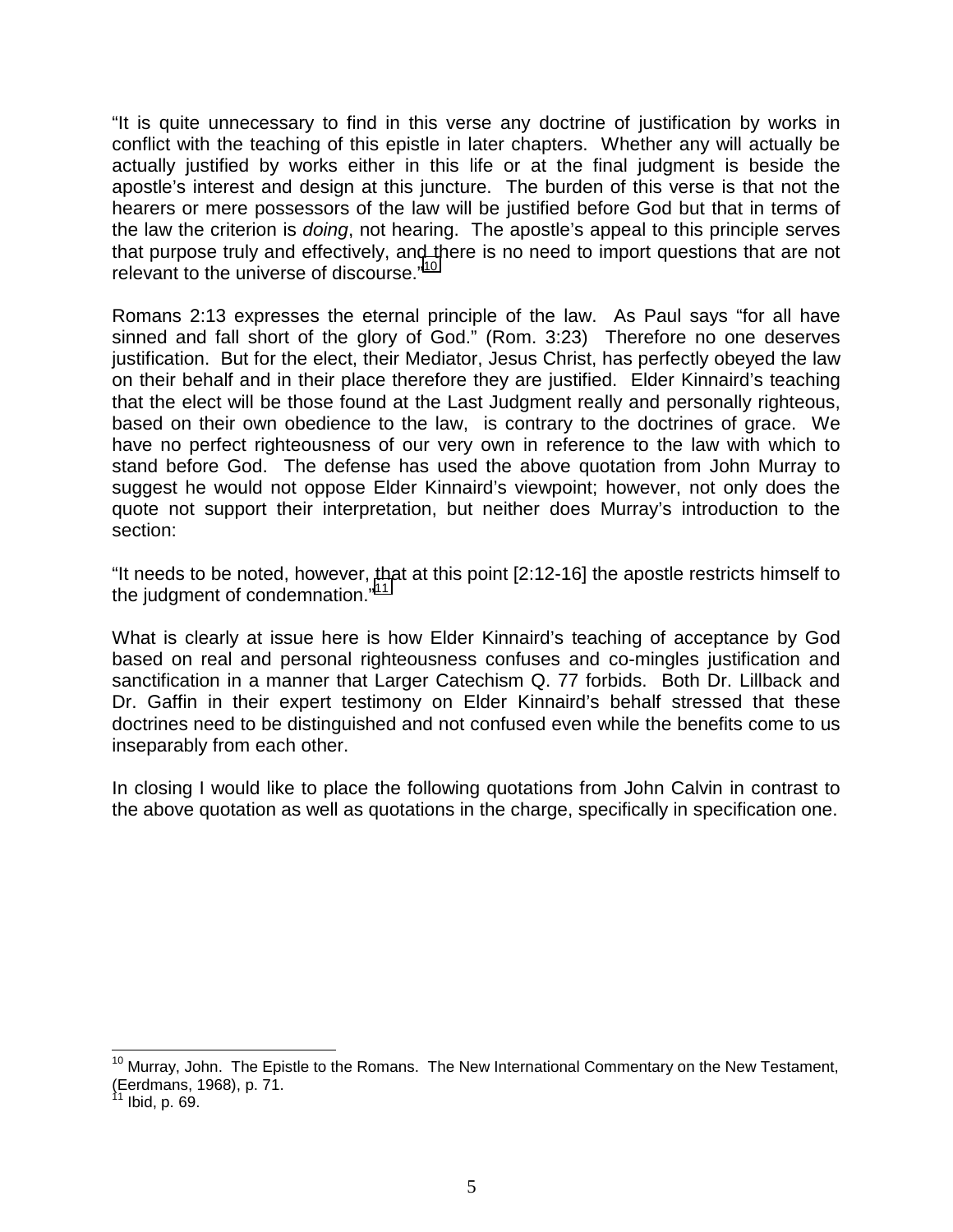"Osiander objects that it would be insulting to God, and contrary to his nature, to justify those who still remain wicked. But it ought to be remembered, as I already observed, that the gift of justification is not separated from regeneration, though the two things are distinct. But as it is too well known by experience, that the remains of sin always exist in the righteous, it is necessary that justification should be something very different from reformation to newness of life. This latter God begins in his elect, and carries on during the whole course of life, gradually and sometimes slowly, so that if placed at his judgment-seat they would always deserve sentence of death. He justifies not partially, but freely, so that they can appear in the heavens as if clothed with the purity of Christ. No portion of righteousness could pacify the conscience. It must be decided that we are pleasing to God, as being without exception righteous in his sight".<sup>12</sup>

<sup>&</sup>lt;sup>12</sup>Institutes III.11.11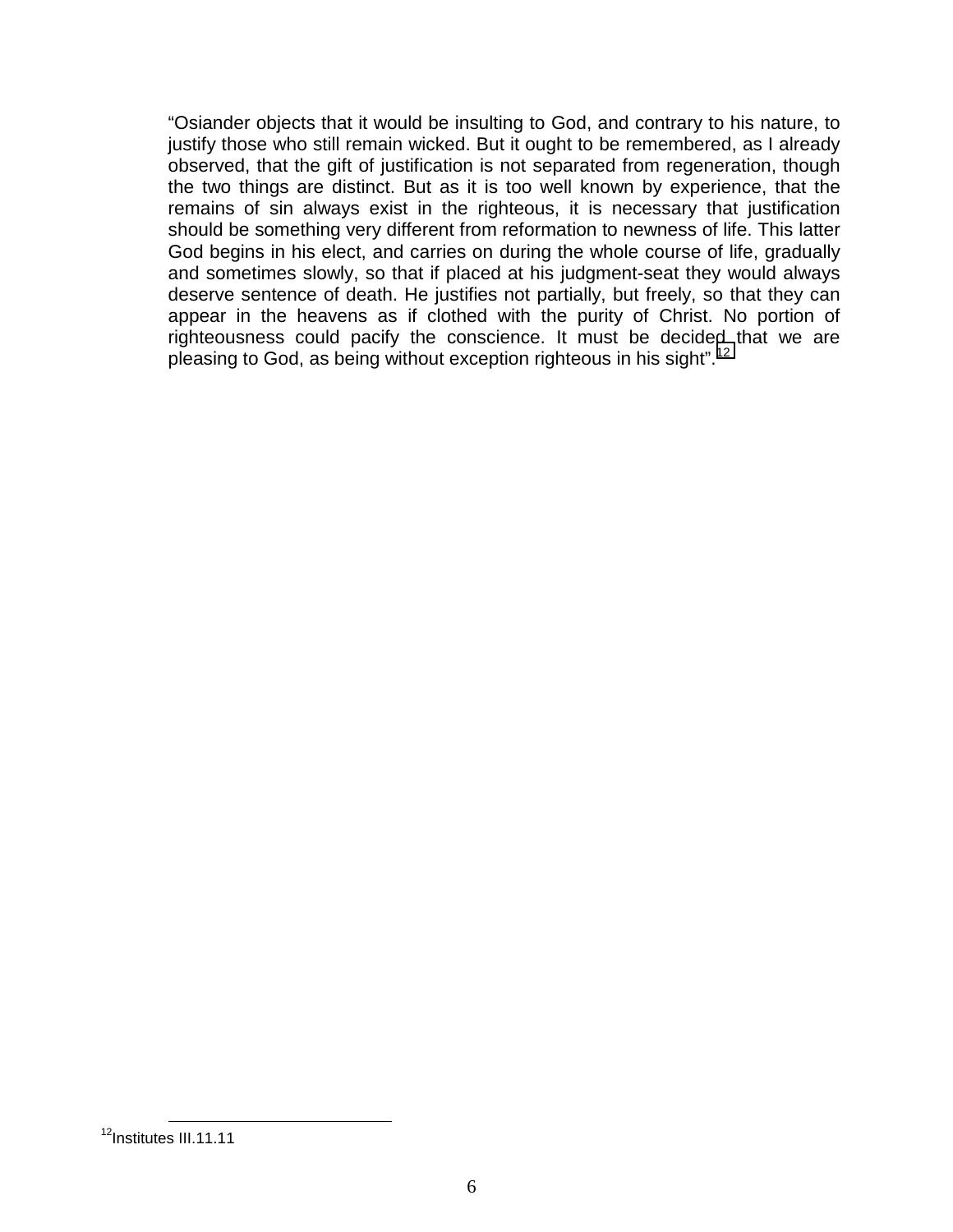"To declare that we are deemed righteous, solely because the obedience of Christ is imputed to us as if it where our own, is just to place our righteousness in the obedience of Christ." 13

Elder Kinnaird having denied the efficacy of imputed righteousness of Christ alone, received by faith alone, to reckon us as righteous in the sight of God has substantiated the charge that he teaches a doctrine of justification by faith and works.

<sup>&</sup>lt;sup>13</sup>Institutes III.11.25 emphasis added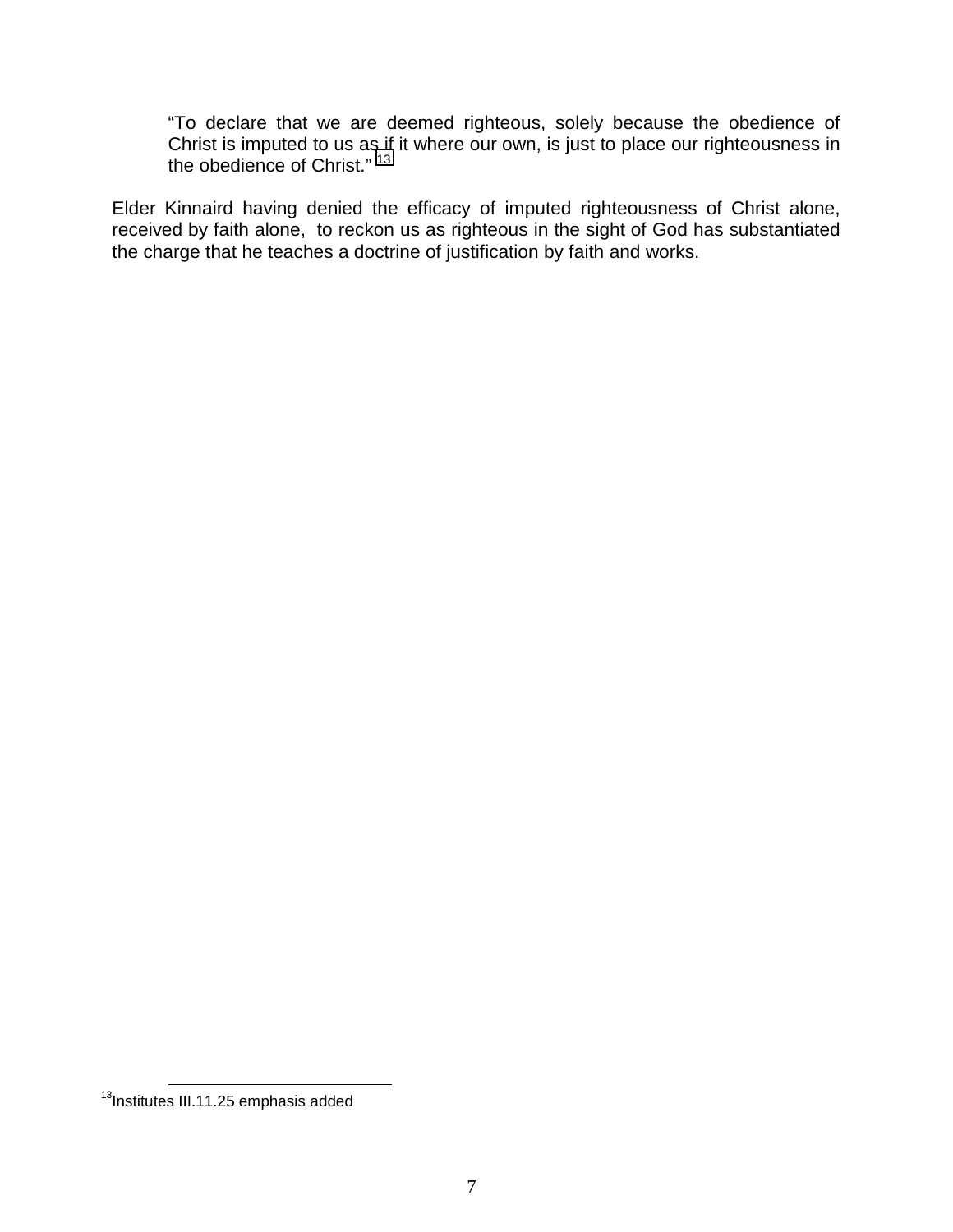In Mr. Kinnaird's testimony on November 30, 2002, he refers to the book by John Murray, Redemption Accomplished and Applied, on which Mr. Kinnaird "patterned" his teaching at Bethany Bible Institute. He said, "I made one major deviation from that book in that I put union with Christ first."

It appears that he is associating his teaching with that of John Murray. If so, it may be pertinent to quote just a few passages from the chapter on Justification in "Redemption Accomplished and Applied" (the whole chapter is relevant).

The question is this: is Mr. Kinnaird's teaching on justification basically in harmony with that of Mr. Murray, or in contrast?

## Quotations from Redemption Accomplished and Applied (Wm. B. Eerdmans Publishing, 1959)

I. "Regeneration is an act of God in us; justification is a judgment of God with respect to us…. The purity of the gospel is bound up with the recognition of this distinction. If justification is confused with regeneration or sanctification, then the door is opened for the perversion of the gospel at its centre. Justification is still the article of a standing or falling Church". - Page 151

II. "In God's justification of sinners there is no deviation from the rule that what is declared to be is presupposed to be. God's judgment is according to truth here as elsewhere. The peculiarity of God's action consists in this that he causes to be the righteous state or relation which is declared to be….. Therefore what God does in this case is that he constitutes the new and the righteous judicial relation as well as declares this new relation to be. He constitutes the ungodly righteous, and consequently can declare them to be righteous….

This conclusion that justification is constitutive is…. expressly stated in Scripture itself. It is with the subject of justification that Paul is dealing when he says, "For as through the disobedience of the one man the many were constituted sinners, even so through the obedience of the one the many will be constituted righteous" (Rom. 5:19)…. It is clear that the justification which is unto eternal life Paul regards as consisting in our being constituted righteous, in our receiving righteousness as a free gift, and this righteousness is none other than the righteousness of the one man Jesus Christ; it is the righteousness of his obedience. Hence grace reigns through righteousness unto eternal life through Jesus Christ our Lord (Rom. 5:21). This is the truth which has been expressed as the imputation to us of the righteousness of Christ. Justification is therefore a constitutive act whereby the righteousness of Christ is imputed to our account and we are accordingly accepted as righteous in God's sight. ... The